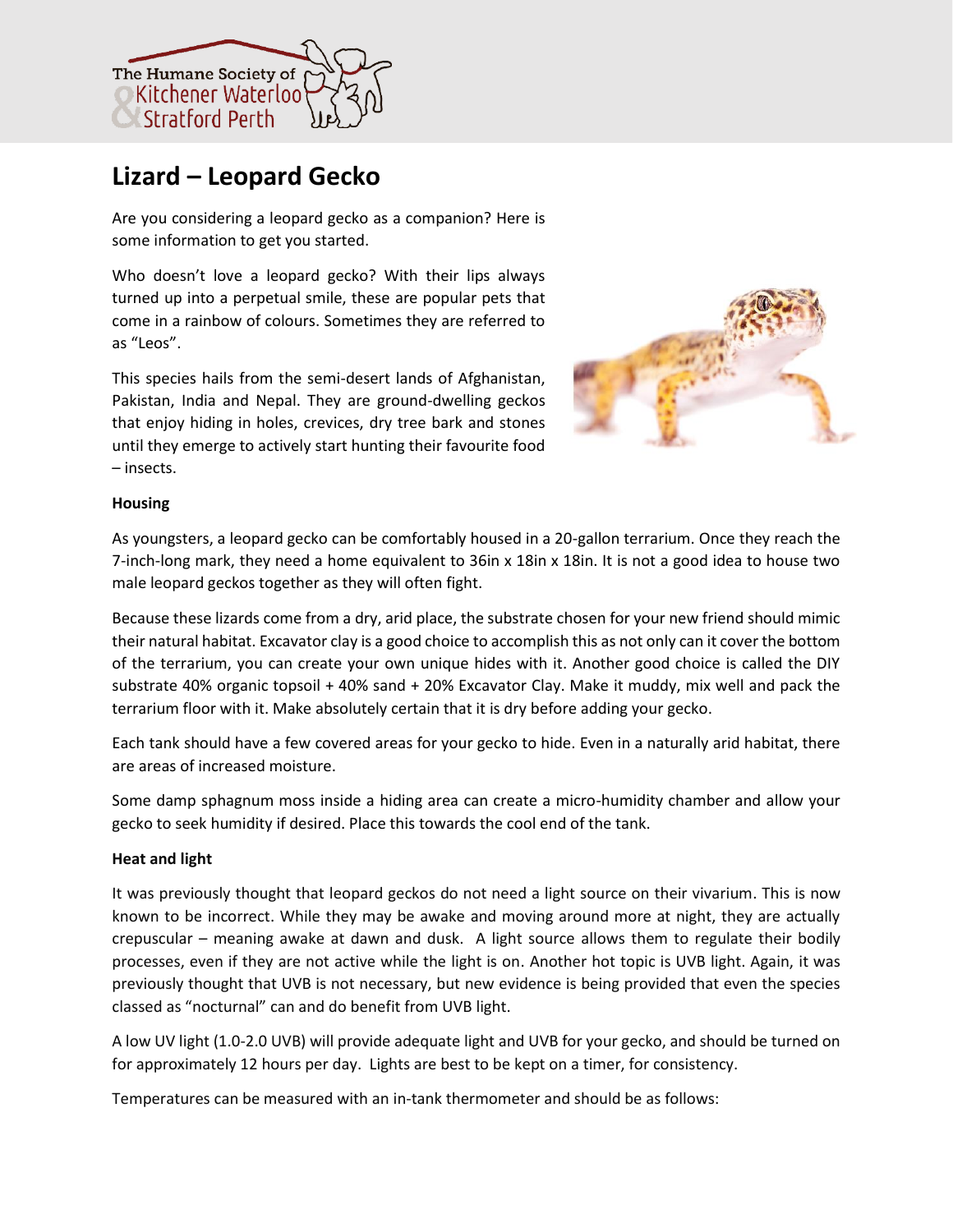

Basking temperature – 34 -36 Celsius Warm side – 32 -33 Celsius Cool side – 21 -25 Celsius

A night time drop in temperature is healthier than maintaining the same consistent temperature all of the time and with this species hailing from semi-desert areas, they can tolerate a drop to 16 Celsius at night. If you find that your house is colder and the temperature drops less than 16, you can use a ceramic heat emitter to achieve the appropriate night time temperatures. Do not use coloured light bulbs for night time heat as reptiles are able to see these lights and it disrupts their day/night cycle.

# **Cleaning**

Fecal matter and any clumped substrate can be cleaned up daily. You may never see shed skin as leopard geckos are one of the few species that normally eat their own shed. It is a defense tactic to not leave their scent around for predators.

# **Diet**

Insectivores by nature. Leopard geckos will eat crickets and several varieties of worms – meal, wax, super, butter, phoenix, silk and horn. It is very important to feed healthy insects to your gecko. Immediately after purchase, insects may be in poor health, as they are sometimes poorly fed prior to being sold. It is a good idea to keep your insects at home for 4-5 days, in a clean enclosure with fresh foods available, prior to feeding them to your gecko. It is a good idea to use a separate container to feed your gecko to prevent them from ingesting their substrate when they eat.

A very shallow water dish can be provided in the cooler end of the tank.

# **Handling**

Handling should always be done in short periods, to begin with, gradually working up to longer periods. Let them come to you – offer your hand, flat, palm up to them, and if they choose to, they will step onto your hand. Carefully and slowly lift them from the enclosure. If they panic and want to run, allow them the option to do so safely. Most often, they want to go back into their enclosure. Do not force them to stay with you. Children should be supervised by an adult when handling the gecko.

Tail drop: Geckos in the wild have a last-resort way of escaping from a predator – they can "drop" their tails. When this happens, their tail literally detaches from their body and wiggles to attract the predator's attention. The term for this is autotomy. In captivity, this can occur in geckos that are highly stressed, usually with rough and unwanted handling. While it allows the gecko to escape with its life, and a tail will grow back, this is not healthy for the gecko and should be avoided at all costs.

# **Gecko Speak:**

Clicking — Used to communicate with other geckos. Chirping/Squeaking — Means that the gecko is unhappy with their current situation. Barking — Leos often bark at their keepers when they are hungry, which is pretty amusing.